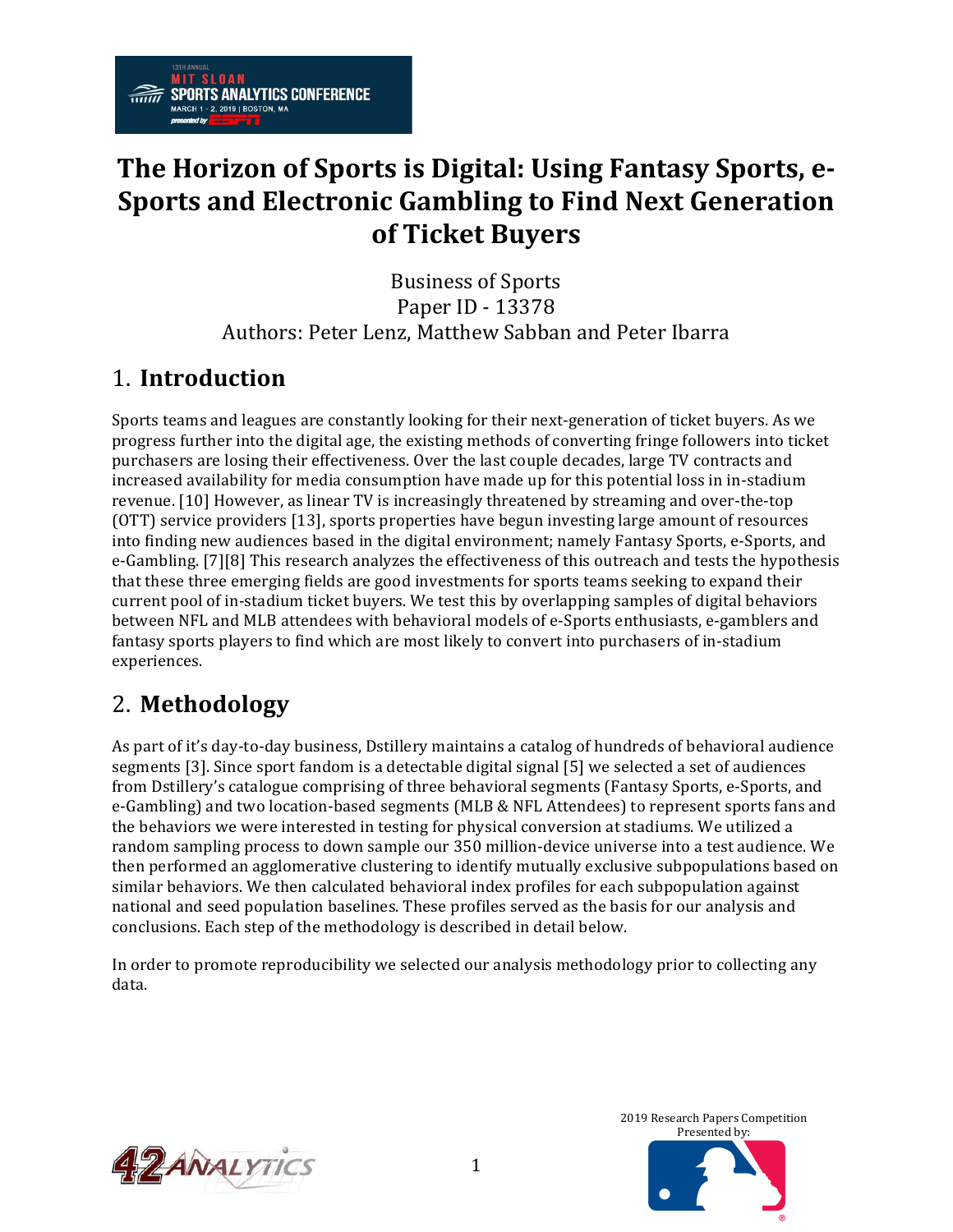

### **2.1. Data Sources**

Data for our experiment originated from three primary sources: real-time bid requests from admonetized sites, non-monetized web traffic from third party data providers and app usage data from software development kit (SDK) integrations. This unique combination of data is crucial to our being able to accurately sample online and mobile location behaviors [2]. Real time bid requests (BRQs) occur when a device appears on an ad-monetized website or an app. When that event occurs, a call is sent from the site/app publisher as an opportunity to fulfill an advertisement slot. The call contains information such as an advertising device identifier (cookie, IDFA, AAID), a timestamp, an IP address, the publisher's name, the ad category and location data. Not all fields are available in all instances of a BRQ. Third party desktop and mobile app data streams are acquired via licensing agreements from applications where users have opted-in to provide visitation data in return for the functionality of the application. These data sets allow us to have a broader understanding of online behavior beyond ad-monetized sites and apps. For convenience, we use the term "BRQ" to refer to records collected both through the RTB bidstream and through SDK integrations, as the type of information collected in each is similar.

In order to maintain a coherent view of a user across multiple screens, we maintain a probabilistic network of connections between digitally connected devices, also known as a device graph.[2] With this graph, we can determine which mobile devices are connected to which desktop devices. This provides a more robust view of a user's online behavior as they switch devices and locations throughout the day.

Dstillery applies a suite of data quality  $[4]$  and anti-fraud  $[6]$  filtering during the data collection process. These have been described in a set of publications  $[1][2][15]$  and U.S. Patents.

## **2.2. Behavioral Model Based Device Selection**

To generate behavioral models, as used in our seed population, we select a set of websites (the 'seed set') that are highly indicative of a distinct behavior. For example, *www.mlb.com*, *www.baseball-reference.com*, and *www.fangraphs.com* are URLs whose content focuses on the collection and sharing of player statistics for Major League Baseball. In building a behavioral model on this hypothetical "Sabermetricians" seed set, our system calculates predictive indices for each URL observed in the profiles of devices that visit the seed set websites. The top half-million of these predictive indices forms the features of our behavioral model.  $[1]$ 

For this experiment, we selected 10000 devices from each of the Fantasy Sports, e-Sports, and e-Gambling behavioral models.

## **2.3. Location Based Device Selection**

Location, shared as a latitude/longitude, is one of the key signals collected from mobile apps through BRQs or our third party licensing agreements. For each stadium in this study, we identified the center of the stadium to represent the centroid and created a geofence around it; translating a single point into a specifically crafted polygon [15]. The geofence is purposefully designed to contain the entirety of the stadium grounds.



2019 Research Papers Competition Presented by:

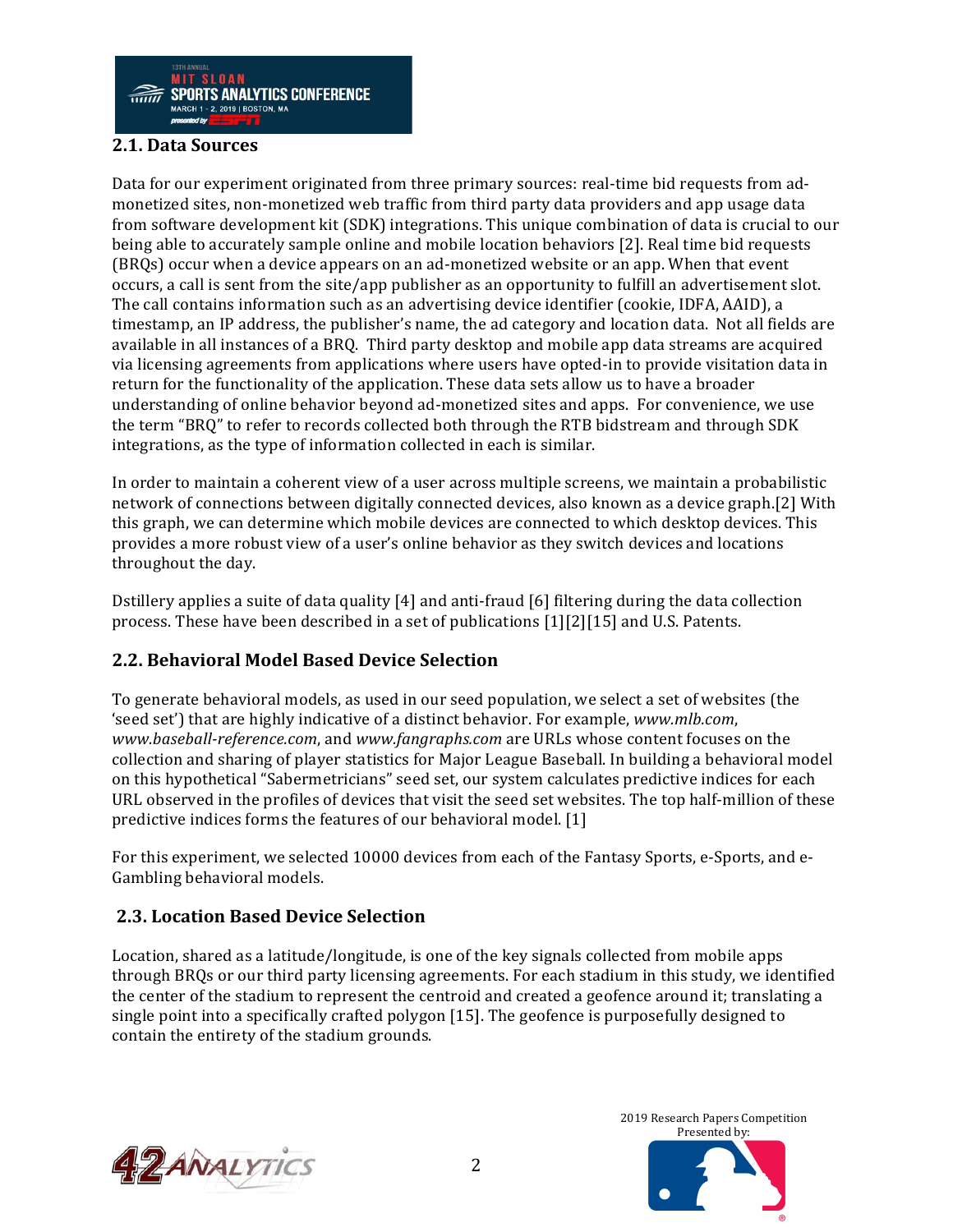

Figure 2.1

For every mobile BRQ and third party data point containing geospatial data, we matched the shared location data to our stadium geofence. If the location data fell into the polygon dimensions, we qualified that data for inclusion in our experiment. In the interest of privacy and following the automated location quality and contextualization step, the raw location data was deleted, leaving only the point of interest data, in this case "MLB Stadium" or "NFL Stadium". [4]

We randomly selected 5000 devices observed at NFL and MLB stadiums, during game times, for a combined 10000 device group of game attendees. Selecting from multiple sports was important to prevent the behaviors related from one sport from dominating the results.



2019 Research Papers Competition Presented by: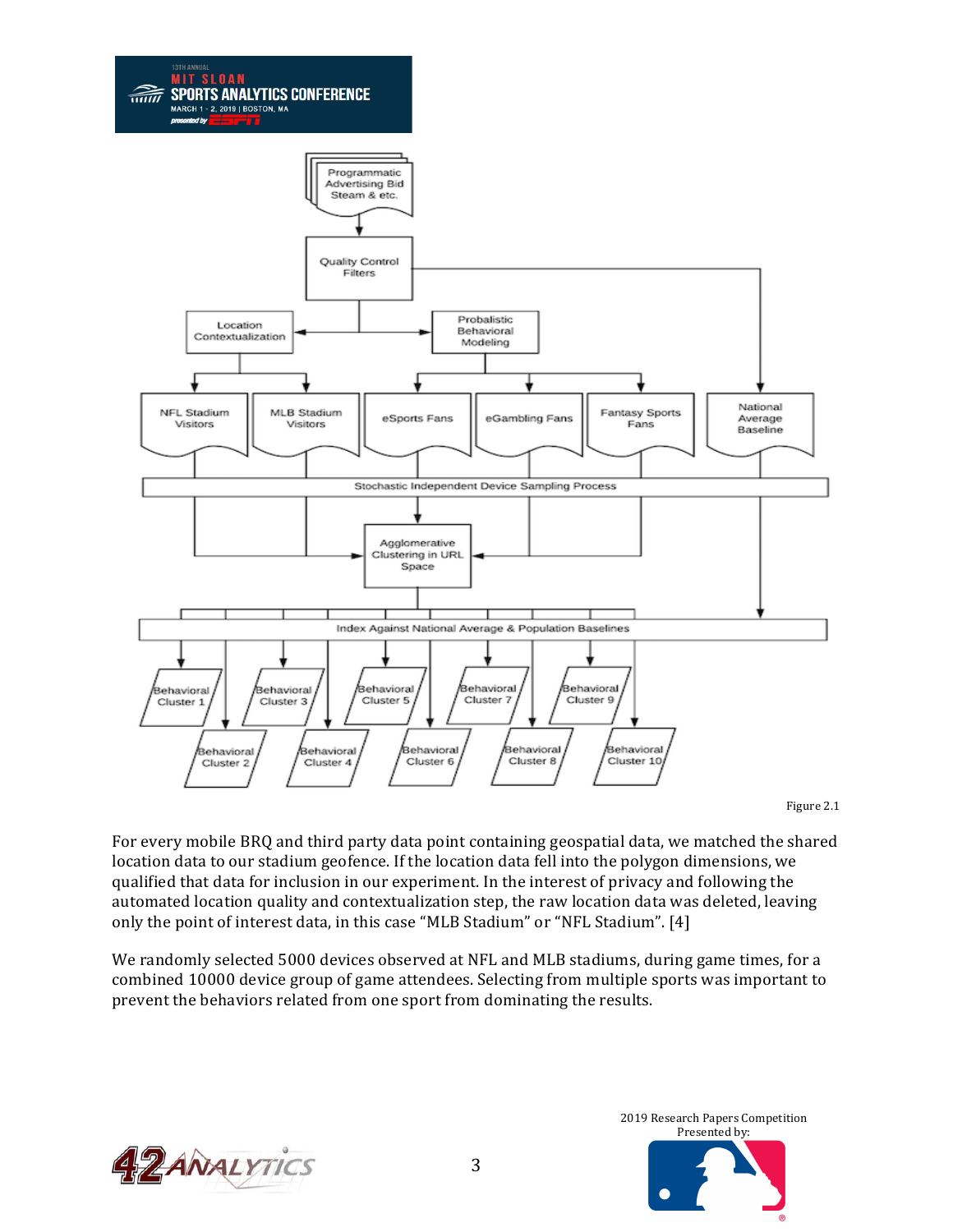## **2.4. Stochastic Independent Device Sampling Process**

Dstillery's system is programmed to evaluate which devices can be used in modeling. Our observational period ran from August 30, 2018 to September 15, 2018 that resulted in 40,070,299 unique device IDs with qualifying characteristics. Due to hardware constraints, the clustering technique outlined in section 2.5, can only consider 40000 devices and requires a down sample of our total population. The number of devices we selected per audience is outlined in figure 2.2. We then applied a pseudo-random number generator to each device to generate an ordered list of devices against the pseudo-random number and selected the first *N* devices for each characteristic.

We used this same technique to randomly select an additional 40000 devices observed during the observation period to serve as a baseline for comparison. We refer to this sample as the national baseline. 

| Audience              | Type                     | Device Count | Comment                         |
|-----------------------|--------------------------|--------------|---------------------------------|
| e-Sports Fans         | Probabilistic Behavioral | 10000        |                                 |
| e-Gambling Fans       | Probabilistic Behavioral | 10000        |                                 |
| <b>Fantasy Sports</b> | Probabilistic Behavioral | 10000        |                                 |
| <b>MLB Stadiums</b>   | Location-based           | 5000         | Only collected during game time |
| NFL Stadiums          | Location-based           | 5000         | Only collected during game time |

## **2.5. Agglomerative Clustering in URL Space**

Prior to our experiment we created a 128-dimensional URL space, structured such that distance within this space was representative of how related two URLs are in terms of sequence of device visitation. The closer URLS are in the embedding space, the more similar the URL's are in their content. Conversely, the farther apart two URLs are, the less related the topics. [14] To create this, we took the time stamped, ordered histories of 430648822 devices and ran them through a Convoluted Neural Network using the Skipgram training algorithm. This resulted in a data set where each input URL has a 128-dimension vector that represents that URLs location within the embedded space.

To reallocate our seed population into subpopulation groups, we used each device's full visitation history to calculate the device's location in the embedded URL space described above. We did this by averaging the vectors of the visited URLs within the 128-dimensional space to generalize the content the device is interested in. Once placed into the same embedded URL space, we can use the same distance properties to understand the similarity of device's behaviors. [9]

From that, we calculated a distance matrix of each device to every other device in the URL space using cosine similarity. We then performed an agglomerative clustering on the distance matrix using Ward's method with ten randomly selected devices as cluster seeds. This resulted in ten mutually exclusive clusters of similarly behaving devices.



2019 Research Papers Competition Presented by:

Figure 2.2

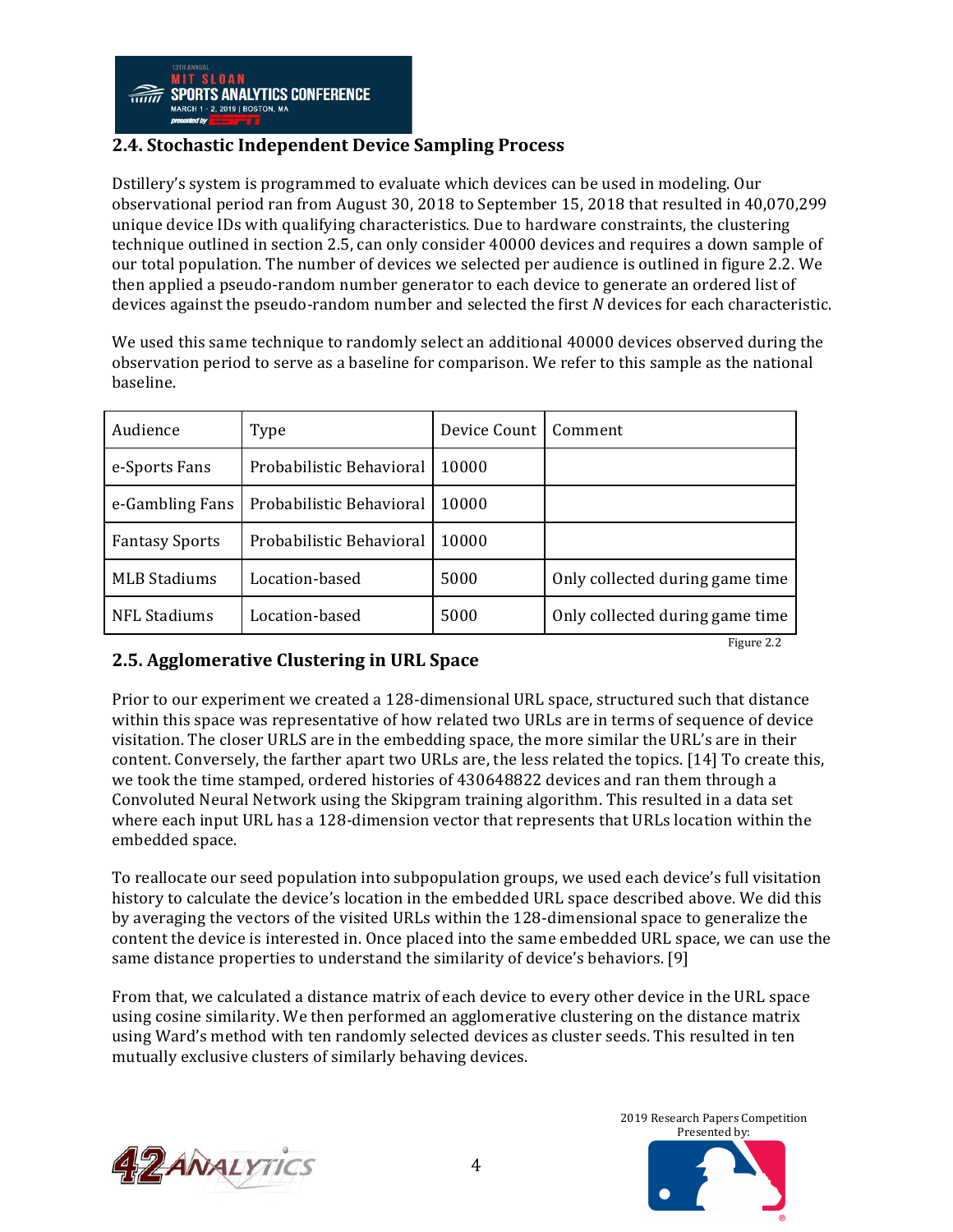

The methodology of this step is patent pending and a separate manuscript exploring this technique in fuller depth is being prepared for publication.

## **2.6. Behavioral index profiles**

We use the behavioral audiences described in section 2.2 as a set of descriptors in order to understand and describe each subpopulation. For a given subpopulation, we create a behavioral index profile by calculating the index of that subpopulation against a set of behavioral audience segments, relative to a baseline population. We build these profiles using two different baseline populations: 1) the seed population itself and 2) the national baseline described in section 2.4. In English, the behavioral index of a given subpopulation for a behavioral audience fills in the blank in this sentence: "A device in this subpopulation is X times more likely to be a member of this behavioral audience, compared to a baseline population." The calculation of the index is described below.

We begin by assigning the behavioral audience memberships of each device through the modeling process described in section 2.2. The empirical probability of behavioral audience membership is determined by examining segment memberships for each unique user seen within our seed population. [2] We then calculate the percentage of devices from a subpopulation that are members of each behavioral segment. That is, the probability *P* of inclusion in a behavioral segment *j* for a subpopulation  $i$  is given by:

$$
P(j|i) = \frac{Z_{j,i}}{N_i}
$$

where  $Z_i$  is the number of devices found in both behavioral segment *j* and subpopulation *i*, and *N* is the total number of users in subpopulation *i*. This probability can be interpreted as the propensity of behavioral affinity *j* for users in subpopulation *i*.

Similarly, we calculate  $P(j)$ , the baseline probability of inclusion in behavioral segment j, for the relevant baseline. We can then calculate an behavioral index for this behavior and subpopulation relative to the baseline:

# $Ij, i = P(j|i) / P(j)$

This process is done twice for each subpopulation and behavior, once for each baseline (national and seed population). In this way, we create two observation profiles, referred to as National and Population observations, respectively. By indexing against the independent, 40000 device random sample described in section 2.4, we discover differences between our subpopulation and the national audience. By indexing subpopulations against the seed population, we are able to discover nuances between the subpopulations.



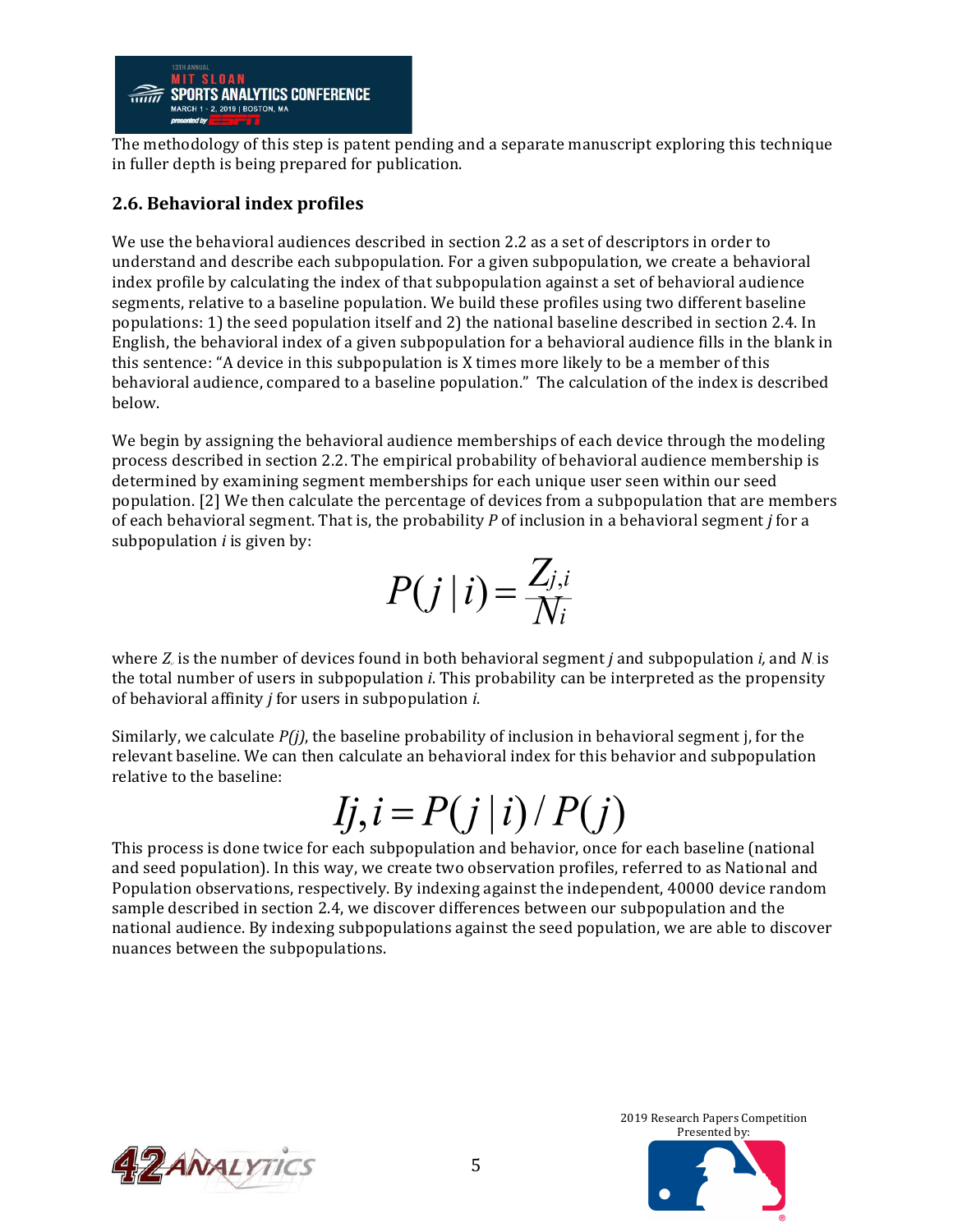

## 3. **Results**

The agglomerative clustering analysis on the forty thousand devices produced ten mutually exclusive subpopulations. The percent breakout for each subpopulation is displayed in figure 3.1. The 'label' column indicates the subpopulation number. The '# of Devices' column displays the sum of devices within the subpopulation. The ' Percent Size' column calculates the percent of devices for the subpopulation

| Subpopulation Label | # of Devices | Percent Size |
|---------------------|--------------|--------------|
| 1                   | 132          | 0.33%        |
| 2                   | 8044         | 20.1%        |
| 3                   | 524          | 1.3%         |
| 4                   | 631          | 1.6%         |
| 5                   | 8406         | 21.0%        |
| 6                   | 4288         | 10.7%        |
| 7                   | 1222         | 3.1%         |
| 8                   | 1359         | 3.4%         |
| 9                   | 8549         | 21.4%        |
| 10                  | 6842         | 17.1%        |

#### Figure 3.1

Visualizing the clustering between the subpopulations is shown in figure 3.2. The x-axis represents the devices relationship to one another as determined by the measured distance along the y-axis as described in section 2.5. At 0.0, each device resides in its own space. The agglomerative clustering algorithm calculates the spatial relationship between the devices/subpopulations and groups similar sets together.

In the first part of our analysis, we calculate the size, of each subpopulation to ensure minimum thresholds are met to provide statistically significant results in subsequent analysis. Subpopulations 1, 3 and 4 do not meet our 1000 device threshold required for producing significant

results and are disregarded for the purposes of this study.



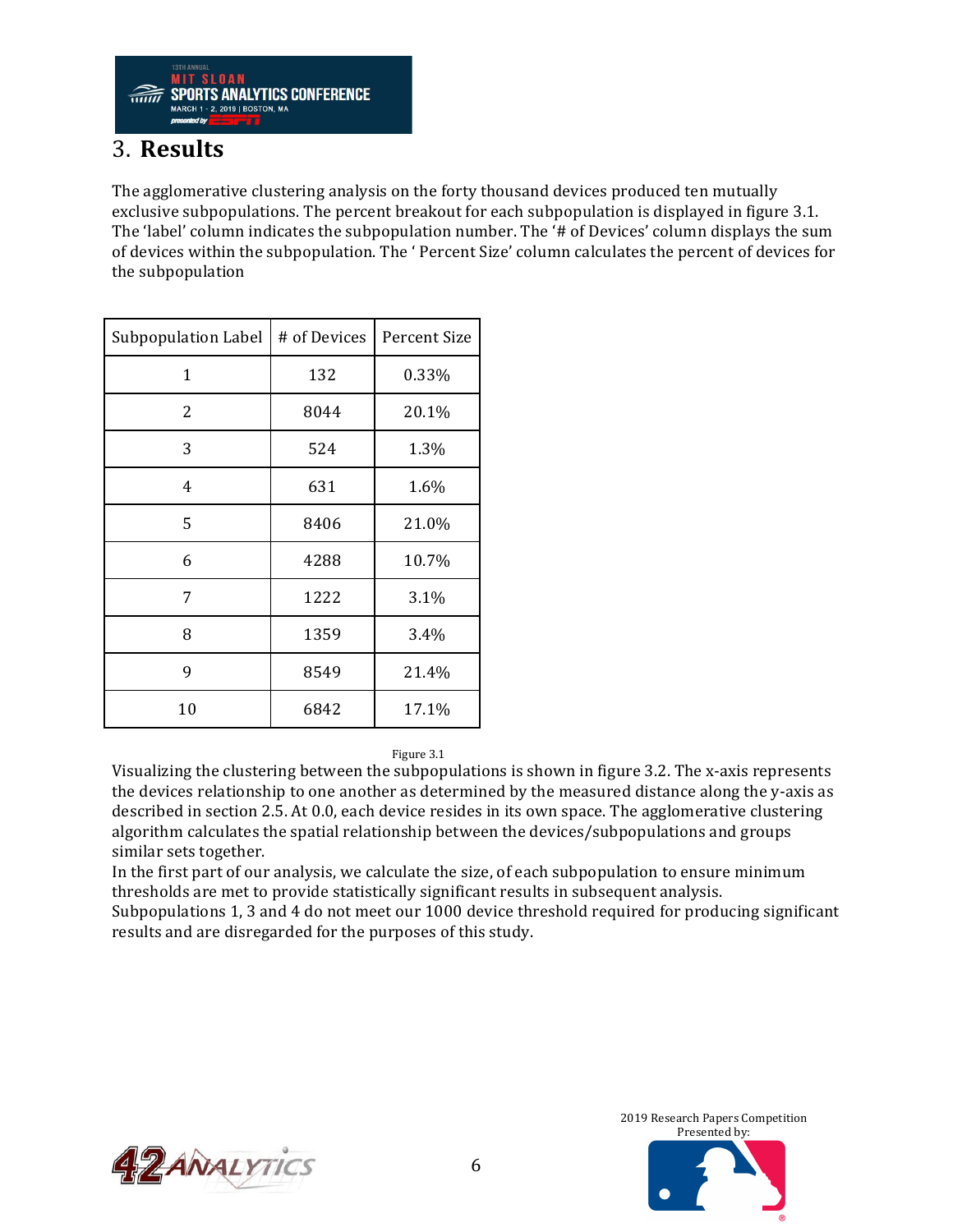

Subpopulations were further broken down to understand the percent of devices that derived from each of the five seed-set audiences. As figure 3.3 shows, the percent by audience breakout varied significantly across the subpopulations. Broadly, subpopulation 2 had the most distinct behavioral profile, as it is the subpopulation with the highest percent of devices from a single seed seet audience (e-Sports). This suggests the behavioral composition of the e-Sports seed-set is distinct from the other four seed-set audiences (Sports Gambling, Daily Fantasy Sports, MLB & NFL Attendees). The rest of the subpopulations showed a more diverse audience composition.

| Subpop $#$     | NFL Attendees | <b>MLB</b> Attendees | Daily Fantasy Sports | <b>Sports Gambling</b> | e-Sports |
|----------------|---------------|----------------------|----------------------|------------------------|----------|
| $\overline{2}$ | 1.4%          | 1.7%                 | 3.6%                 | 13.5%                  | 79.8%    |
| 5              | 16.3%         | 16.1%                | 20.4%                | 42.6%                  | 4.6%     |
| 6              | 5.2%          | 16.8%                | 33.2%                | 37.5%                  | 7.3%     |
| 7              | 11.0%         | 8.3%                 | 30.0%                | 46.9%                  | 3.8%     |
| 8              | 33.9%         | 7.6%                 | 14.4%                | 27.2%                  | 16.9%    |
| 9              | 16.7%         | 17.6%                | 40.5%                | 24.1%                  | 1.1%     |
| 10             | 15.2%         | 14.8%                | 24.3%                | 14.7%                  | 31.0%    |

Figure 3.3

Our last goal is to measure behavioral segment participation rates for each of the subpopulations to measure the potential effectiveness of driving new ticket purchasers.



2019 Research Papers Competition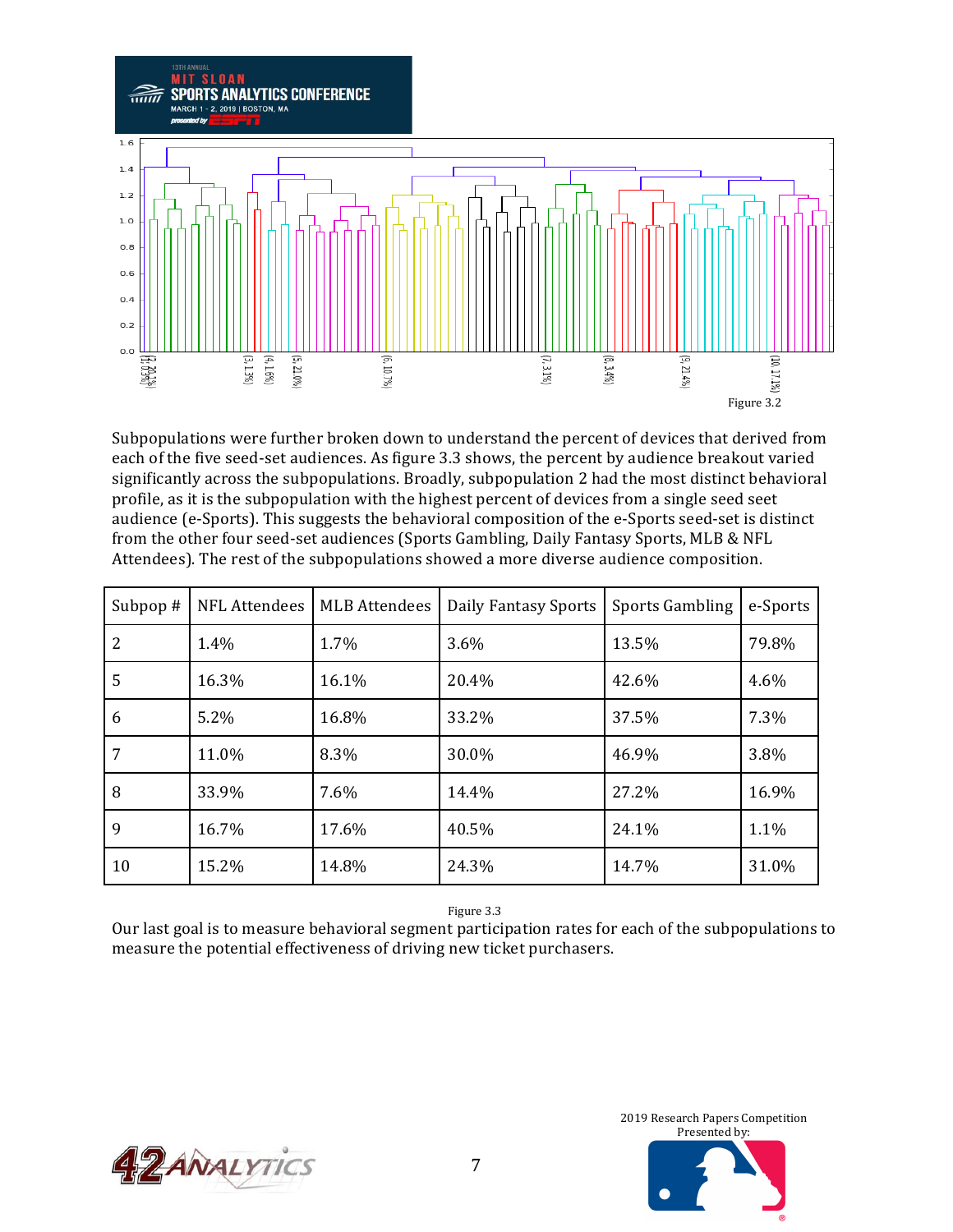

## 4. **Discussion**

In each of the below figures, the national observations were derived from indices relative to the national average. The indices against the seed-set population are shown as Population Observations. Both sets of indices are needed to provide insight on the propensities of a subpopulation and to understand the niche differences between the subpopulations. The behavior labels within the observations are derived from Dstillery's list of publicly available audiences. [3]

| Subpopulation<br># | <b>National Observation</b>                                                                                                          | <b>Population Observation</b>                                                                            |
|--------------------|--------------------------------------------------------------------------------------------------------------------------------------|----------------------------------------------------------------------------------------------------------|
| Subpopulation 2    | Video Games (9.91x), Role Playing<br>Games (9.58x)<br>College Sports (1.01x)<br>Fantasy Sports (1.0x)<br>Professional Sports (0.64x) | Japanese Anime and<br>Manga $(4.65x)$<br>College Sports (0.85x)<br><b>Professional Sports</b><br>(0.48x) |

Figure 4.1

Subpopulation 2 consists of e-Sports enthusiasts, gamers, and followers of "Geek Culture". They actively follow and play competitive video games from major publishers (AAA titles), tabletop card games, and Massive Multiplayer Online games (MMOs). This population is diverse in their video gaming interests, not skewing towards any particular genre. In addition, Subpopulation 2 is an avid enthusiast of Science Fiction/Fantasy books, movies, and comics. Lastly, Subpopulation 2 is interested in "*Otaku*" content, being fans of Japanese Comics and Animation (Manga/Anime). [11]

#### **<u>Subpopulation 2 Conclusion</u>**

As Subpopulation 2 under-indexes across multiple sports properties, it is not a fit for driving new ticket purchasers.

| Subpopulation<br># | <b>National Observation</b>                                                                                                                                                                                                                           | <b>Population Observation</b>                                                                                 |
|--------------------|-------------------------------------------------------------------------------------------------------------------------------------------------------------------------------------------------------------------------------------------------------|---------------------------------------------------------------------------------------------------------------|
| Subpopulation 5    | Horse racing $(5.23x)$<br>Fantasy Sports (2.45x)<br>Collegiate Sports (3.33x)<br>$\bullet$<br>Golf $(3.2x)$ , Bowling $(2.14x)$<br>Finance (1.5x), Luxury Travel (1.2x),<br>$\bullet$<br>Cigar Aficionado (1.94x)<br>Video Games (0.80x)<br>$\bullet$ | Conservative Politics<br>(1.49x)<br><b>Collegiate Sports</b><br>$\bullet$<br>(1.56x)<br>Video games $(0.38x)$ |

Figure 4.2

Subpopulation 5 consists of hardcore gamblers whose highest indexing activity is Horse Racing and Horse Betting. Subpopulation 5 engages with collegiate and professional sports content as a likely means to research their gambling interests. They are interested in easy going recreational activities such as golf and bowling, implying an older demographic. Other interests of Subpopulation 5 include investment and financial news, luxury travel, and cigar aficionado.



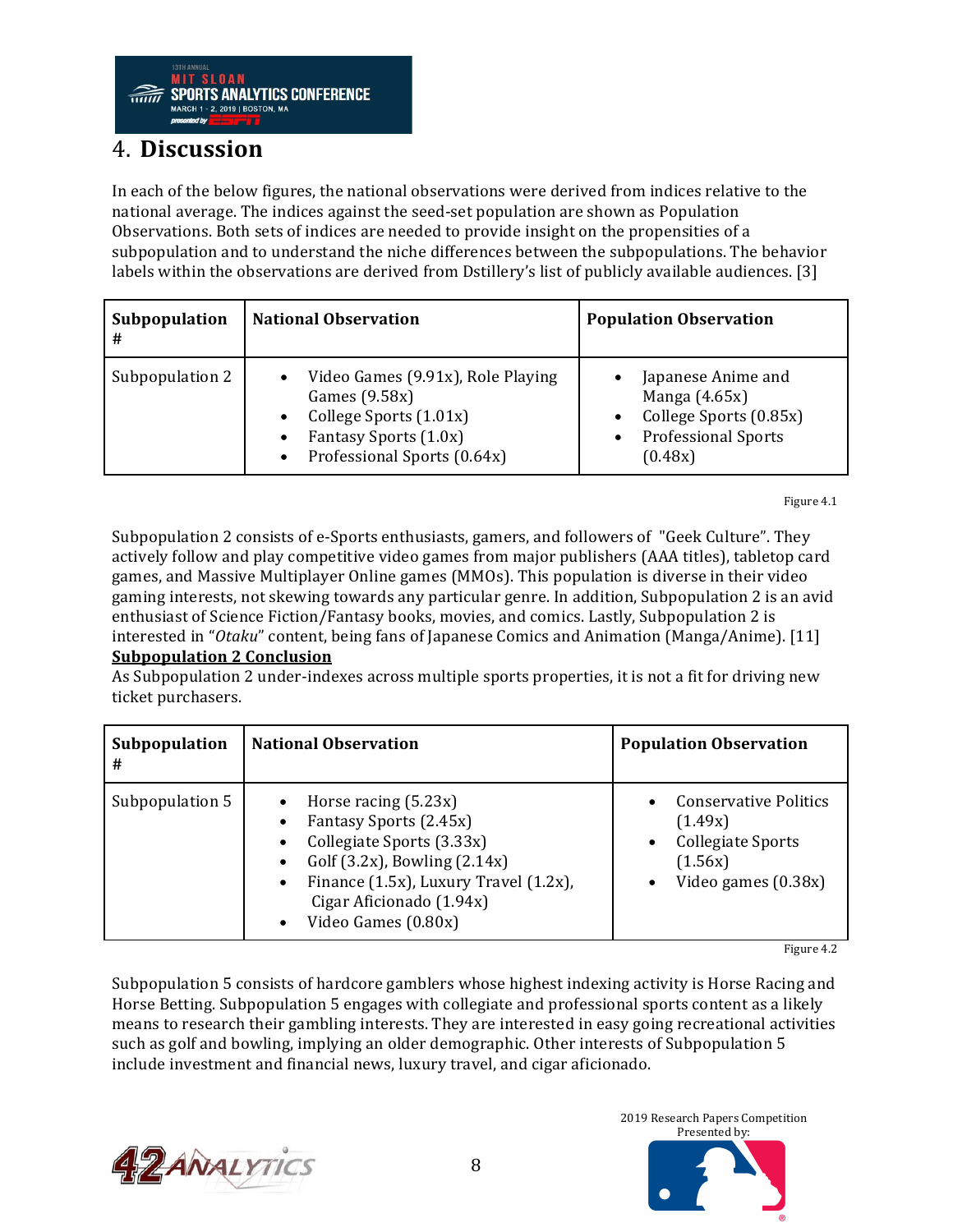

Subpopulation 5 also indexes highly against Fantasy Sports, possibly as another means to gamble. Video games and general e-Sports culture severely under-indexes against this group.

#### **Subpopulation 5 Conclusion**

Subpopulation 5 exhibits traits that make them good candidates for future ticket purchasers.

|                 | Subpopulation #   National Observation                                                                                                                                                                   | <b>Population Observation</b>             |
|-----------------|----------------------------------------------------------------------------------------------------------------------------------------------------------------------------------------------------------|-------------------------------------------|
| Subpopulation 6 | Horse racing $(4.86x)$ , Gambling $(1.5x)$<br>BBQ (2.88x), Country Music (2.1x)<br>Sports (2.44x), Sports Apparel (2.13x)<br>Fantasy Sports (1.75x)<br>Vacation and Travel (2.31x)<br>Video Games (0.5x) | Video Games (0.40x)<br>e-Sports $(0.32x)$ |

Figure 4.3

Subpopulation 6 consists of gambling enthusiasts that demonstrate high affinity towards activities such as Horse Racing, Horse Betting and Gambling. Subpopulation 6 follow sports at both the collegiate and professional level and are Fantasy Sports enthusiasts, perhaps as means to further their gambling interests. Overall, subpopulation 6 exhibits very similar traits to subpopulation 5 however; there is lower engagement with investment and finance activities. Subpopulation 6 maintains a high affinity towards Vacation and Travel but under-index for video games and e-Sports.

#### **Subpopulation 6 Conclusion**

Subpopulation 6 is a good candidate for in-stadium ticket purchasers.

| Subpopulation $#$ | <b>National Observation</b>                                                                                                                                                                  | <b>Population Observation</b>                                                                    |
|-------------------|----------------------------------------------------------------------------------------------------------------------------------------------------------------------------------------------|--------------------------------------------------------------------------------------------------|
| Subpopulation 7   | Hunting/Trapping (10.0x)<br>Trucking (9.26x)<br>Guns $(9.2x)$<br>Fishing $(8.67x)$<br>Country Life (8.33x)<br>Sports $(2.33x)$<br>$\bullet$<br>Fantasy Sports (0.74x)<br>Video Games (0.63x) | Trucking $(7.39x)$<br>Hunting/Trapping $(7.0x)$<br>$\bullet$<br>Power Tools (6.45x)<br>$\bullet$ |

Figure 4.4

Subpopulation 7 is interested in Sports and outdoors, over-indexing on content related to hunting, off-road trucking and fishing. They are fans of various sports properties at both the collegiate and professional level but under-index for Fantasy Sports, video games and e-Sports. Similar to subpopulations 5 and 6, gambling indexes highly for this audience.

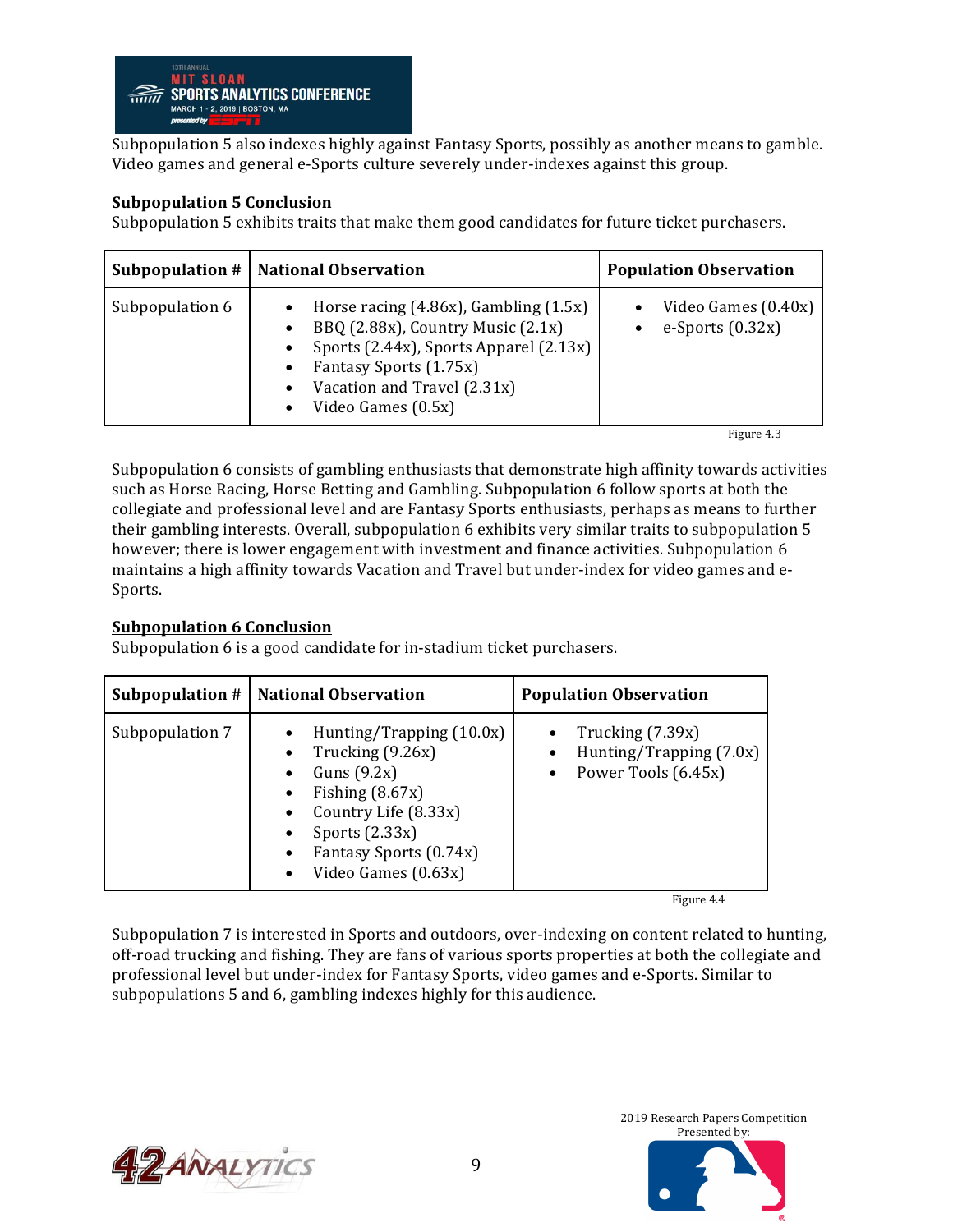

### **Subpopulation 7 Conclusion**

As shown in figure 3.3, subpopulation 7 does not consist of many MLB/NFL attendees despite the interest and fandom of sport entities. Due to the subpopulation's small size, it is inconclusive whether they are prime candidates for ticket buying.

| Subpopulation<br># | <b>National Observation</b>                                                                                                                                                          | <b>Population Observation</b>                                         |
|--------------------|--------------------------------------------------------------------------------------------------------------------------------------------------------------------------------------|-----------------------------------------------------------------------|
| Subpopulation 8    | Sneakers (8.98x), Celebrity News (6.12x),<br>$\bullet$<br>Boxing $(5.78x)$<br>Sports $(5.53x)$<br>٠<br>Fantasy Sports (3.34x)<br>٠<br>Video Games (1.25x)<br>E-Sports $(0.99x)$<br>٠ | Sports (7.95x)<br>Sneakers (6.85x)<br><b>Celebrity News</b><br>(6.3x) |

Figure 4.5

Subpopulation 8 shows interest in Sports and Fantasy Sports more than the average consumer. They are interested in Video Games but not the types of games that are prevalent among e-Sports, as seen in subpopulation 2. The distinguishing feature of this group is the over-indexing for sneaker and celebrity news, suggesting more mainstream consumer tendencies.

#### **Subpopulation 8 Conclusion**

While subpopulation 8 consists of attendees to NFL events and is fans of local sports team, it is inconclusive on whether or not this population is ideal for becoming ticket purchasers due to its size.

|                 | Subpopulation #   National Observation                                                                                                                                                    | <b>Population Observation</b>         |
|-----------------|-------------------------------------------------------------------------------------------------------------------------------------------------------------------------------------------|---------------------------------------|
| Subpopulation 9 | Fantasy Sports (5.96x)<br>Professional Sports (3.71)<br>Collegiate Sports (4.33x)<br>Finance $(2.53x)$ , Investment $(2.32x)$<br>$\bullet$<br>Luxury Travel (1.43x)<br>Video Games (1.0x) | Finance $(3.11x)$<br>Sports $(2.32x)$ |

Figure 4.6

Subpopulation 9 consists of diehard Fantasy Sports fans indexing at the highest among all the subpopulations. This group follows sports, from the local to national level, at the highest propensity. Similar to subpopulation 5, this group shows a high affinity towards finance and investment, indicating disposable income for various activities. Unique to this subpopulation, there is overlapping propensity for both sports and casual video game behaviors.

#### **<u>Subpopulation 9 Conclusion</u>**

The high-indexing interest in sports properties and fantasy sports make this subpopulation a prime candidate for investment.



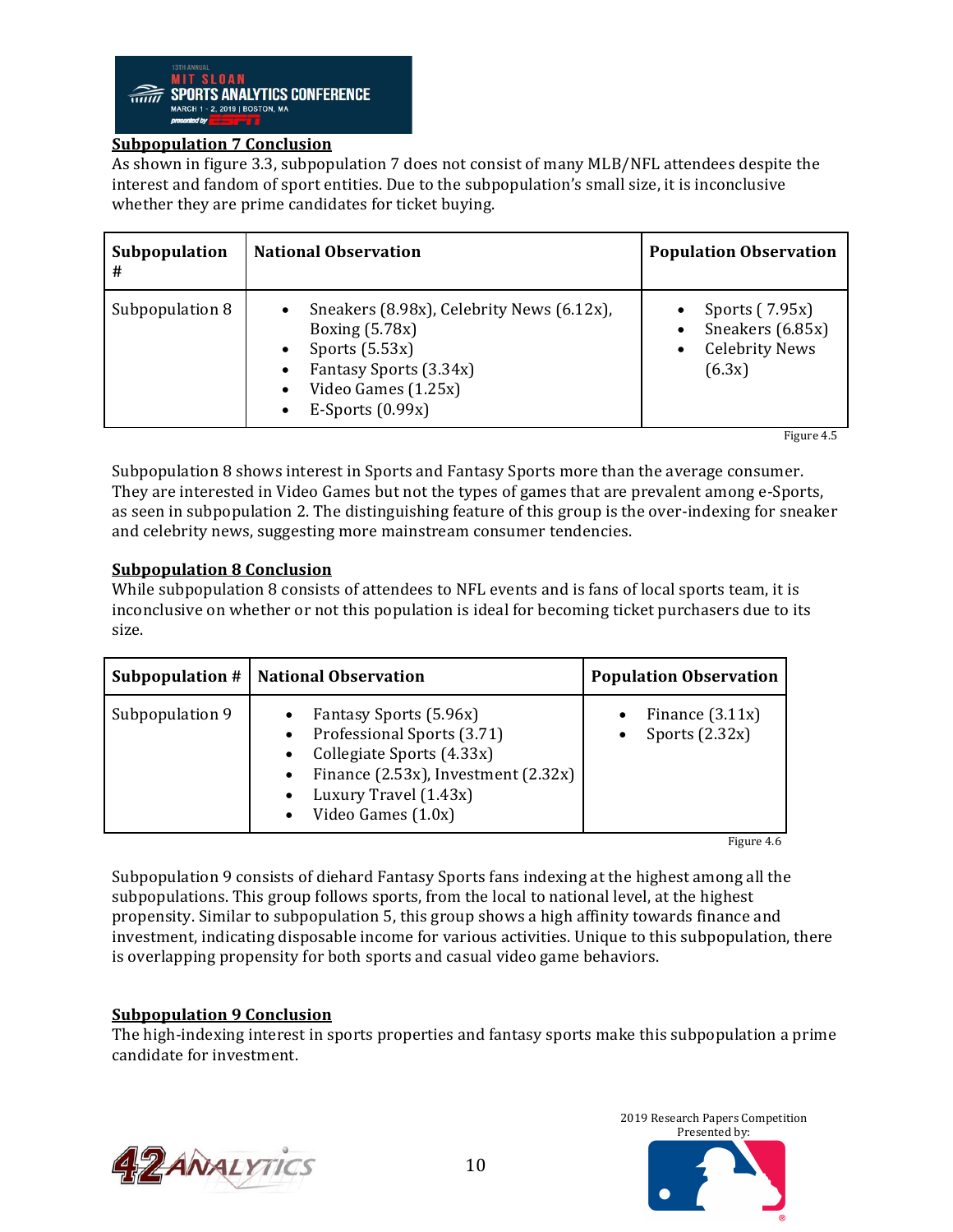| <b>National Observation</b><br>Subpopulation<br><b>Population Observation</b><br>#<br>Subpopulation<br>Video Games (2.24x)<br>Computers, DIY/Computer<br>Libertarian (3.22x),<br>10<br>Parts $(1.5x)$<br>Conservative (2.99x)<br>Fantasy Sports (2.18x)<br>(0.85x) | <b>MIT SLOAN</b><br><b>MARCH 1 - 2, 2019   BOSTON, MA</b><br>presented by | <b>SPORTS ANALYTICS CONFERENCE</b> |                                |
|--------------------------------------------------------------------------------------------------------------------------------------------------------------------------------------------------------------------------------------------------------------------|---------------------------------------------------------------------------|------------------------------------|--------------------------------|
|                                                                                                                                                                                                                                                                    |                                                                           |                                    |                                |
| MMOs (1.79x)                                                                                                                                                                                                                                                       |                                                                           | Sports $(2.08x)$                   | Sports (1.08x), Fantasy sports |

Figure 4.7

Subpopulation 10 plays video games more than the average user. They stick to Massively Multiplayer Online games (MMOs) or other big title video games from major publishers but are not necessarily the hardcore competitive gamers observed in subpopulation 2. This audience is full of enthusiasts in the Information Technology sector, researching the latest hardware for their gaming systems. Affinities indicate that subpopulation 10's prefers PC gaming but is also consumers of home video game consoles. Compared to the national average, subpopulation 10 is technically savvy and avid followers of politics.

## **Subpopulation 10 Conclusion**

In relation to sports properties, these users have interest in Fantasy Sports and general Sports news, at 1.5x the national index. Results show subpopulation 10 indexes highly for their local sports teams and is an ideal audience for becoming ticket purchasers.

## 5. **Conclusion**

In summary, the e-Sports centric subpopulation 2 showed the lowest behavioral overlap with instadium attendees. Based on this research, we do not believe e-Sports is an ideal channel for finding future ticket purchasers. In contrast, subpopulations 5-10 resulted in a diverse behavioral composition of fantasy sports, e-gamblers, and in-stadium attendees. We conclude that e-gambling, as demonstrated in subpopulations 5 and 6, is the best audience for investment in finding future instadium ticket purchasers with Fantasy Sports being a viable alternative.

We present a forward-looking methodology into how teams should spend their investment resources and expand the understanding of how a new market can be targeted with precise and effective messaging. An in-depth understanding of a potential acquisition audience, before the allocation of money and resources, will only increase the likelihood of success. We believe our experiment is a first step in shedding light onto an area of investment that is difficult to quantify. Finally, we envision applications beyond the study of audiences. We've demonstrated the model's ability to measure the interests of a subpopulation without the need for first party data sources. Adding additional data sources, such as purchase data, would only increase the effectiveness of this methodology and allow us to provide increased specificity in the analysis of results.



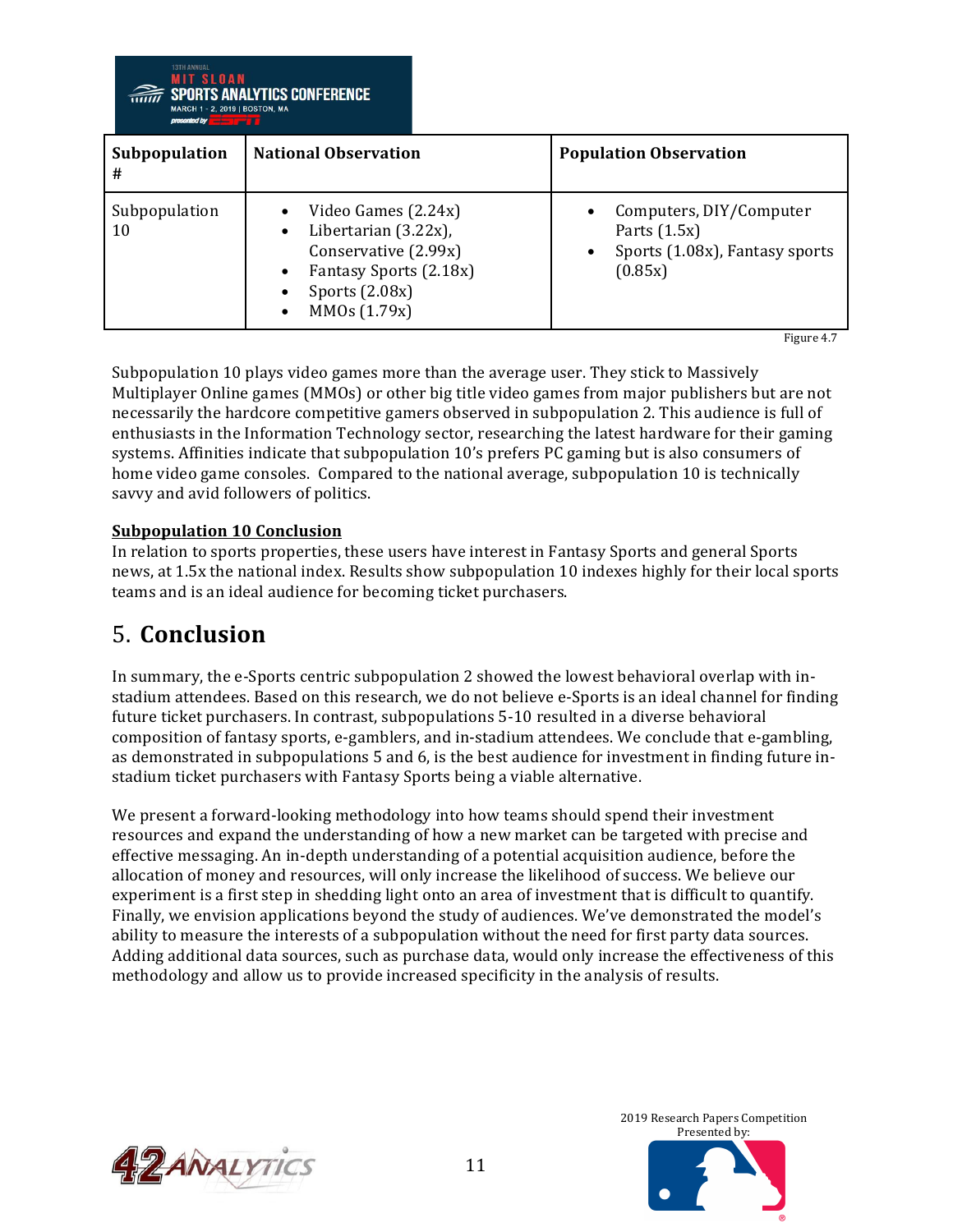## 6. **Acknowledgement**

We would like to thank Dstillery and, most especially, the entire Dstillery Data Science team, including our Chief Data Scientist, Dr. Melinda Han Williams, for their invaluable feedback and insight. Their willingness to assist and answer any questions we had in this project ensured our results were of the highest quality. We also thank Abby Beltrani for her insight into the business of sports marketing industry. Lastly, we thank our families for their constant and unwavering support.

## **References**

- 1. Wojan, Timothy, Crown, Daniel, Slaper, Timothy, Lenz, Peter, Bianco, Alyssa. "Are the Problem Spaces of Economic Actors Increasingly Virtual? What Geo-located Web Activity Might Tell Us about Economic Dynamism". 65<sub>*hannual Meetings of the North American*</sub> *Regional Science Council*. NARSC, 2018.
- 2. Slaper, Timothy, Alyssa Bianco, and Peter Lenz. "Digital Vapor Trails: Using Website Behavior to Nowcast Entrepreneurial Activity." 2nd International Conference on Advanced *Research Methods and Analytics (CARMA 2018)*. Editorial Universitat Politècnica de València, 2018.
- 3. "FULL AUDIENCE TAXONOMY" *dstillery.com* Dstillery, 2018. https://audiences.dstillery.com/taxonomy
- 4. Williams, Melinda Han, Ori M. Stitelman, and Rodney Alan Hook. "Evaluating authenticity of geographic data associated with media requests." U.S. Patent No. 9,948,733. 17 Apr. 2018.
- 5. Kim, Joon K., and Kevin Hull. "How fans are engaging with baseball teams demonstrating multiple objectives on Instagram." Sport, Business and Management: An International *Journal* 7.2 2017: 216-232.
- 6. Stitelman, Ori M., et al. "Methods, systems and media for detecting non-intended traffic using co-visitation information." U.S. Patent No. 8,719,934. 6 May 2014.
- 7. Fischer, Eric "Millennials Put Ticket Strategies To Test" *Sports Business Daily*, 2015. https://www.sportsbusinessdaily.com/Journal/Issues/2015/06/08/In-Depth/Ticketingmain.aspx
- 8. Shaikin, Bill, Mitchell, Houston. "MLB Becomes Third Major Sports League To Form Partnership with MGM" Los Angeles Times, 2018. https://www.latimes.com/sports/mlb/lasp-mlb-mgm-partnership-20181127-story.html
- 9. Arora, Sanjeev, Yingyu Liang, and Tengyu Ma. "A simple but tough-to-beat baseline for sentence embeddings." *International Conference on Learning Representations*, ICLR, 2017.
- 10. Leitch, Will. "Nobody's Going To Sports in Person Anymore. And No One Seems To Care." *New Yorker Magazine*, 2018. https://nymag.com/intelligencer/2018/07/nobodys-going-tosports-in-person-and-no-one-seems-to-care.html
- 11. Hiroki, Azuma, Jonathan E. Abel, and Shion Kono. "Otaku: Japan's database animals." *Trans. Jonathan E. Abel and Shion Kono. Minneapolis: University of Minnesota Press*, 2009.
- 12. Dalessandro, Brian, et al. "Scalable hands-free transfer learning for online advertising." *Proceedings of the 20th ACM SIGKDD international conference on Knowledge discovery and* data mining. ACM, 2014.
- 13. Keating, Cal. "Over the Top or over the Heads of Sports Broadcasting: Sports and Entertainment Content Licensing and Distribution in a New Era." *Sports Law.* J. 25, 2018: 177.